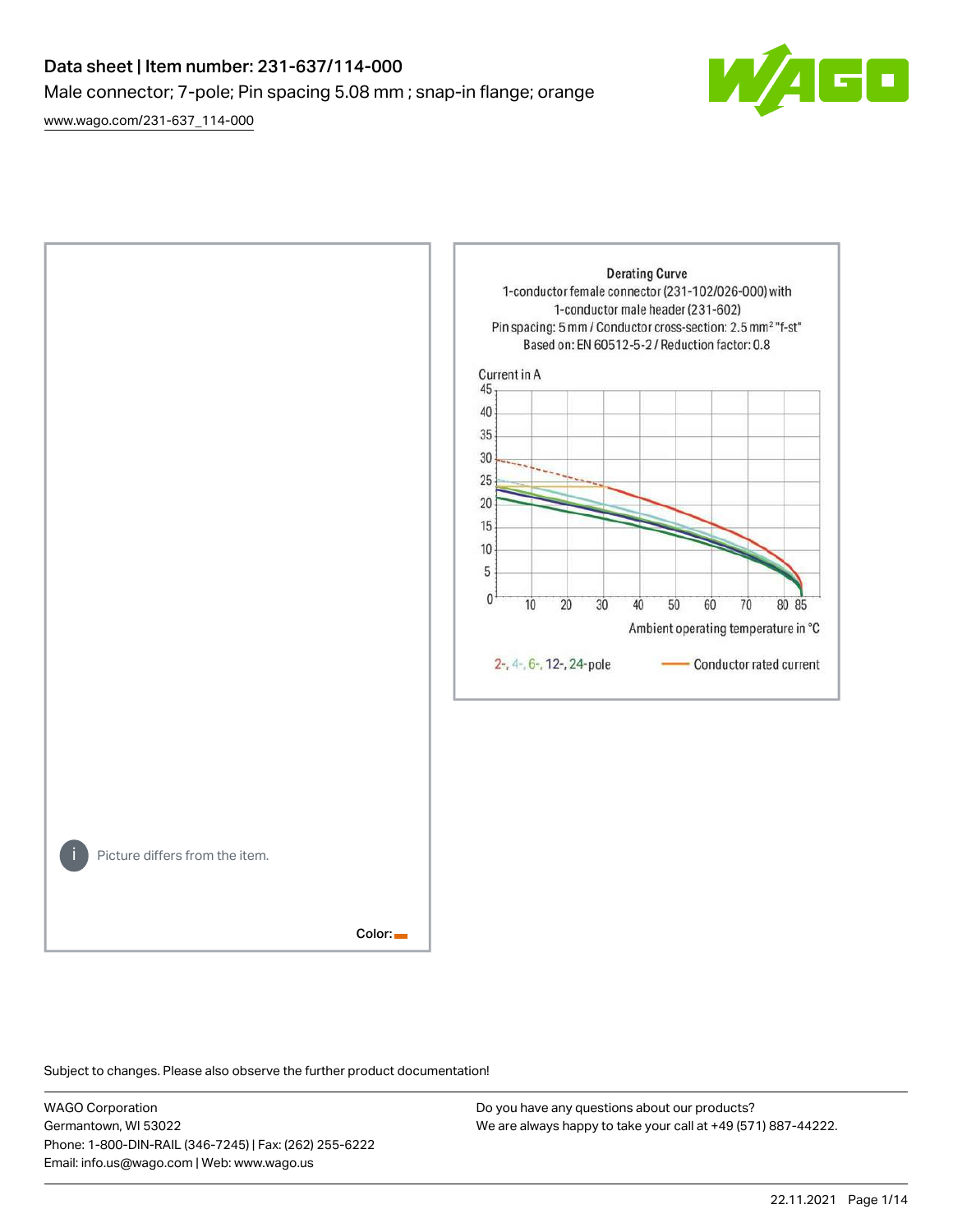

Dimensions in mm

 $L =$  (pole no. x pin spacing) + 3.2 mm

 $L_3 = L - 0.2$  mm

 $L_4 = L_3 + 15.2$  mm

 $L_5 = L_3 + 18$  mm

 $L_A = L_3 + 12.6$  mm

 $L_B = L_3 + 13.2$  mm

Subject to changes. Please also observe the further product documentation!

WAGO Corporation Germantown, WI 53022 Phone: 1-800-DIN-RAIL (346-7245) | Fax: (262) 255-6222 Email: info.us@wago.com | Web: www.wago.us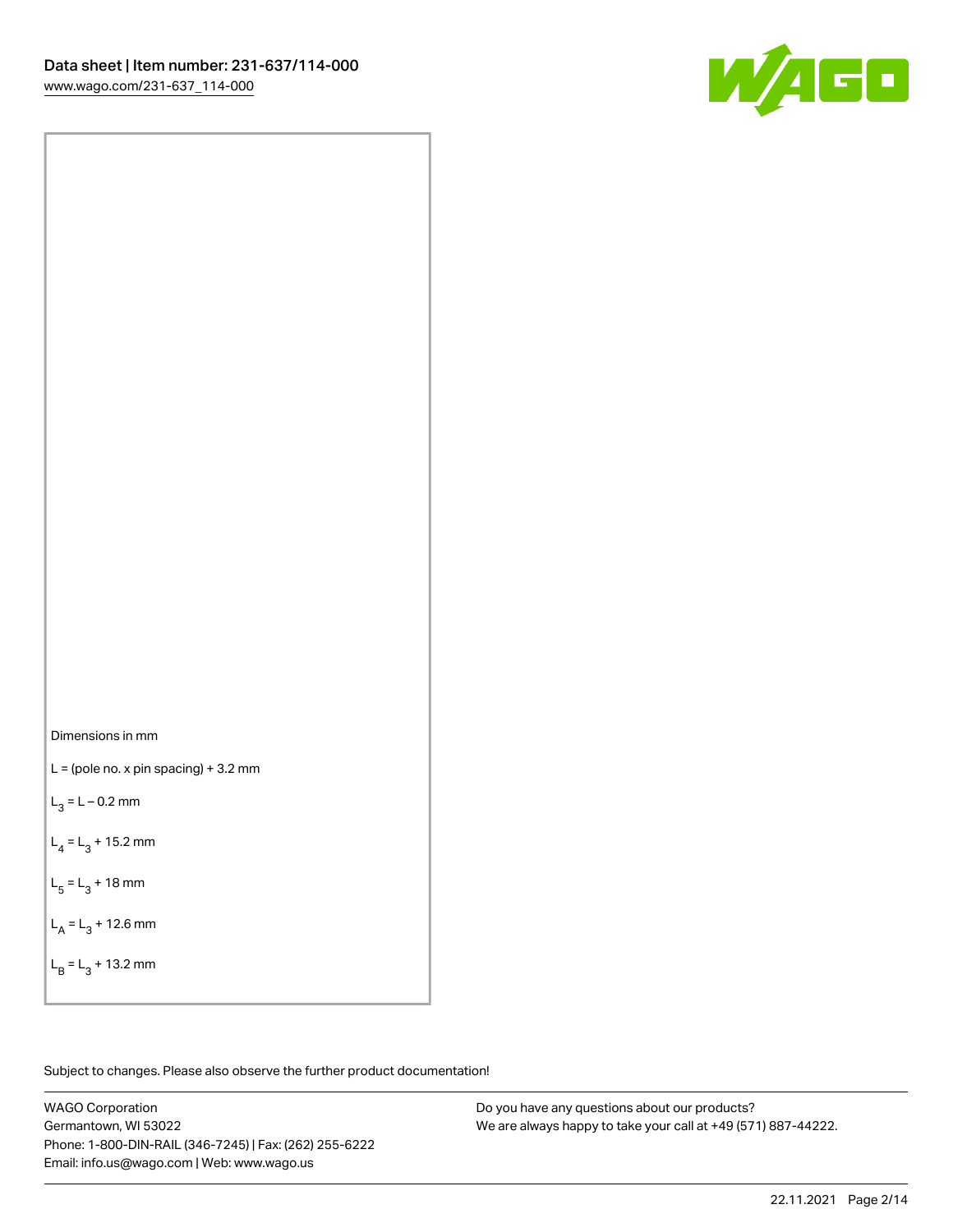#### Item description

- $\blacksquare$ Universal connection for all conductor types
- $\blacksquare$ Easy cable pre-assembly and on-unit wiring via vertical and horizontal CAGE CLAMP<sup>®</sup> actuation
- $\blacksquare$ For wire-to-wire and board-to-wire connections
- $\blacksquare$ Versions available with snap-in mounting feet or flanges for panel or through-panel mounting
- $\blacksquare$ With coding fingers

## Data Notes

| Safety information 1 | The <i>MCS – MULTI CONNECTION SYSTEM</i> includes connectors<br>without breaking capacity in accordance with DIN EN 61984. When<br>used as intended, these connectors must not be connected<br>/disconnected when live or under load. The circuit design should<br>ensure header pins, which can be touched, are not live when<br>unmated. |
|----------------------|--------------------------------------------------------------------------------------------------------------------------------------------------------------------------------------------------------------------------------------------------------------------------------------------------------------------------------------------|
| Variants:            | Other pole numbers<br>Gold-plated or partially gold-plated contact surfaces<br>Other versions (or variants) can be requested from WAGO Sales or<br>configured at https://configurator.wago.com/                                                                                                                                            |

#### Electrical data

#### IEC Approvals

| Ratings per                 | IEC/EN 60664-1                                                        |
|-----------------------------|-----------------------------------------------------------------------|
| Rated voltage (III / 3)     | 320 V                                                                 |
| Rated surge voltage (III/3) | 4 <sub>k</sub> V                                                      |
| Rated voltage (III/2)       | 320 V                                                                 |
| Rated surge voltage (III/2) | 4 <sub>k</sub> V                                                      |
| Nominal voltage (II/2)      | 630 V                                                                 |
| Rated surge voltage (II/2)  | 4 <sub>kV</sub>                                                       |
| Rated current               | 12A                                                                   |
| Legend (ratings)            | $(III / 2)$ $\triangle$ Overvoltage category III / Pollution degree 2 |

#### UL Approvals

| Approvals per                  | UL 1059 |
|--------------------------------|---------|
| Rated voltage UL (Use Group B) | 300 V   |
| Rated current UL (Use Group B) | 15 A    |
| Rated voltage UL (Use Group D) | 300 V   |

Subject to changes. Please also observe the further product documentation!

| <b>WAGO Corporation</b>                                | Do you have any questions about our products?                 |
|--------------------------------------------------------|---------------------------------------------------------------|
| Germantown, WI 53022                                   | We are always happy to take your call at +49 (571) 887-44222. |
| Phone: 1-800-DIN-RAIL (346-7245)   Fax: (262) 255-6222 |                                                               |
| Email: info.us@wago.com   Web: www.wago.us             |                                                               |

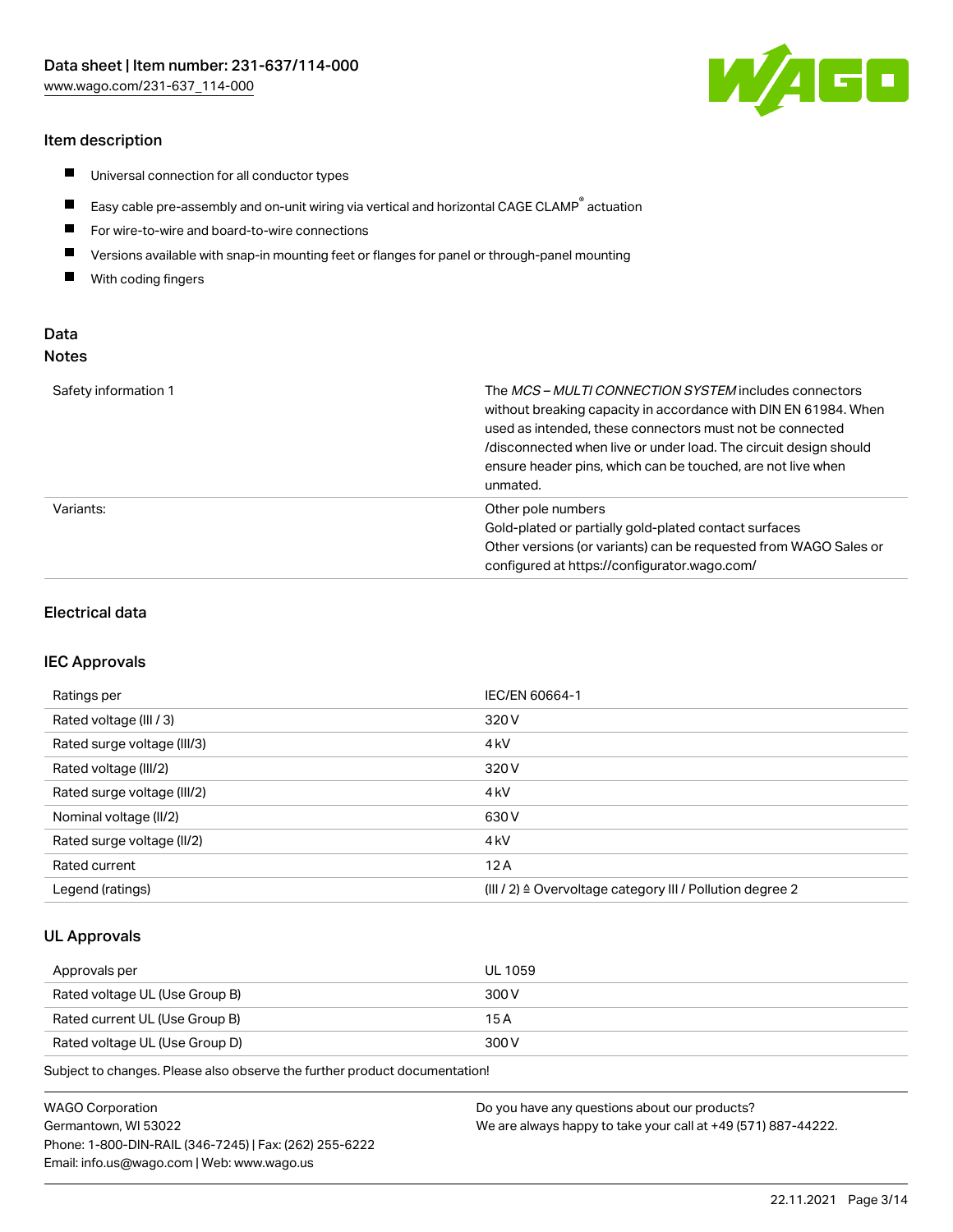

| Rated current UL (Use Group D) | 10 A |
|--------------------------------|------|
|--------------------------------|------|

## Ratings per UL

| Rated voltage UL 1977 | 600 V |
|-----------------------|-------|
| Rated current UL 1977 |       |

#### CSA Approvals

| Approvals per                   | CSA   |
|---------------------------------|-------|
| Rated voltage CSA (Use Group B) | 300 V |
| Rated current CSA (Use Group B) | 15 A  |
| Rated voltage CSA (Use Group D) | 300 V |
| Rated current CSA (Use Group D) | 10 A  |

#### Connection data

| Total number of connection points |  |
|-----------------------------------|--|
| Total number of potentials        |  |
| Number of connection types        |  |
| Number of levels                  |  |

## Connection 1

| Connection technology |  |
|-----------------------|--|
|-----------------------|--|

| Connection technology                             | CAGE CLAMP®                             |
|---------------------------------------------------|-----------------------------------------|
| Actuation type                                    | Operating tool                          |
| Solid conductor                                   | $0.08$ 2.5 mm <sup>2</sup> / 28  12 AWG |
| Fine-stranded conductor                           | $0.082.5$ mm <sup>2</sup> / 28  12 AWG  |
| Fine-stranded conductor; with insulated ferrule   | $0.251.5$ mm <sup>2</sup>               |
| Fine-stranded conductor; with uninsulated ferrule | $0.252.5$ mm <sup>2</sup>               |
| Strip length                                      | 89 mm / 0.31  0.35 inch                 |
| Number of poles                                   |                                         |
| Conductor entry direction to mating direction     | 0°                                      |

## Physical data

| Pin spacing | 5.08 mm / 0.2 inch    |
|-------------|-----------------------|
| Width       | 56.56 mm / 2.227 inch |
| Height      | 17.5 mm / 0.689 inch  |
| Depth       | 27.5 mm / 1.083 inch  |

Subject to changes. Please also observe the further product documentation! Mechanical data

| <b>WAGO Corporation</b>                                | Do you have any questions about our products?                 |
|--------------------------------------------------------|---------------------------------------------------------------|
| Germantown, WI 53022                                   | We are always happy to take your call at +49 (571) 887-44222. |
| Phone: 1-800-DIN-RAIL (346-7245)   Fax: (262) 255-6222 |                                                               |
| Email: info.us@wago.com   Web: www.wago.us             |                                                               |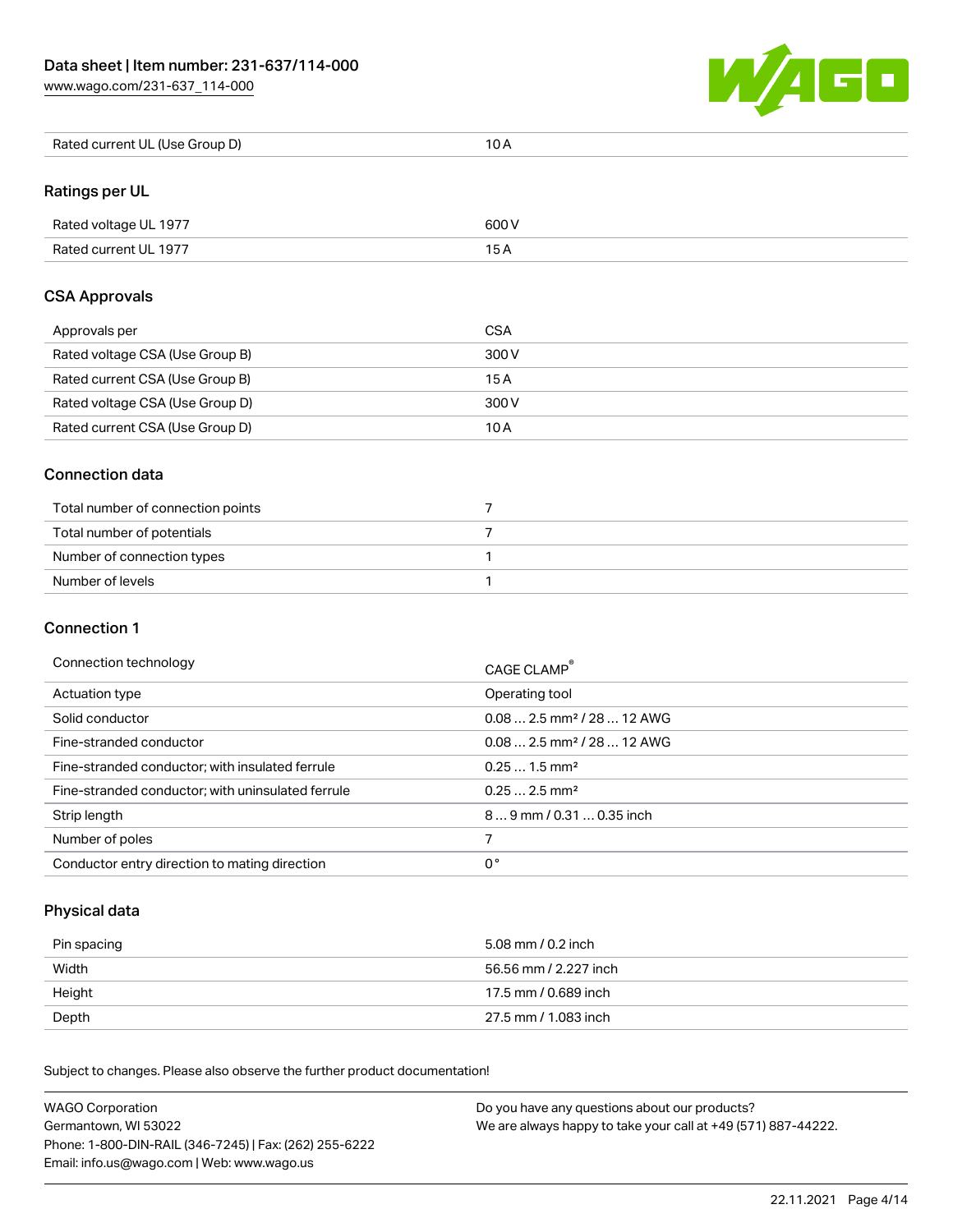

## Mechanical data

| Housing sheet thickness | $0.5$ 2.5 mm / 0.02  0.098 inch |
|-------------------------|---------------------------------|
| Mounting type           | Snap-in                         |
| Mounting type           | Feed-through mounting           |

#### Plug-in connection

| Contact type (pluggable connector) | Male connector/plug |
|------------------------------------|---------------------|
| Connector (connection type)        | for conductor       |
| Mismating protection               | No                  |
| Locking of plug-in connection      | Without             |

#### Material data

| Color                       | orange                                |
|-----------------------------|---------------------------------------|
| Material group              |                                       |
| Insulation material         | Polyamide (PA66)                      |
| Flammability class per UL94 | V <sub>0</sub>                        |
| Clamping spring material    | Chrome nickel spring steel (CrNi)     |
| Contact material            | Electrolytic copper $(E_{\text{Cu}})$ |
| Contact plating             | tin-plated                            |
| Fire load                   | $0.246$ MJ                            |
| Weight                      | 13.1 g                                |

## Environmental requirements

| Limit temperature range<br>the contract of the contract of the contract of the contract of the contract of the contract of the contract of | .+100 °C<br>-60 |  |
|--------------------------------------------------------------------------------------------------------------------------------------------|-----------------|--|
|--------------------------------------------------------------------------------------------------------------------------------------------|-----------------|--|

## Commercial data

| Product Group         | 3 (Multi Conn. System) |
|-----------------------|------------------------|
| PU (SPU)              | 25 Stück               |
| Packaging type        | box                    |
| Country of origin     | DE                     |
| <b>GTIN</b>           | 4050821279792          |
| Customs tariff number | 8536694040             |

## Approvals / Certificates

Country specific Approvals

**Certificate** 

Subject to changes. Please also observe the further product documentation!

WAGO Corporation Germantown, WI 53022 Phone: 1-800-DIN-RAIL (346-7245) | Fax: (262) 255-6222 Email: info.us@wago.com | Web: www.wago.us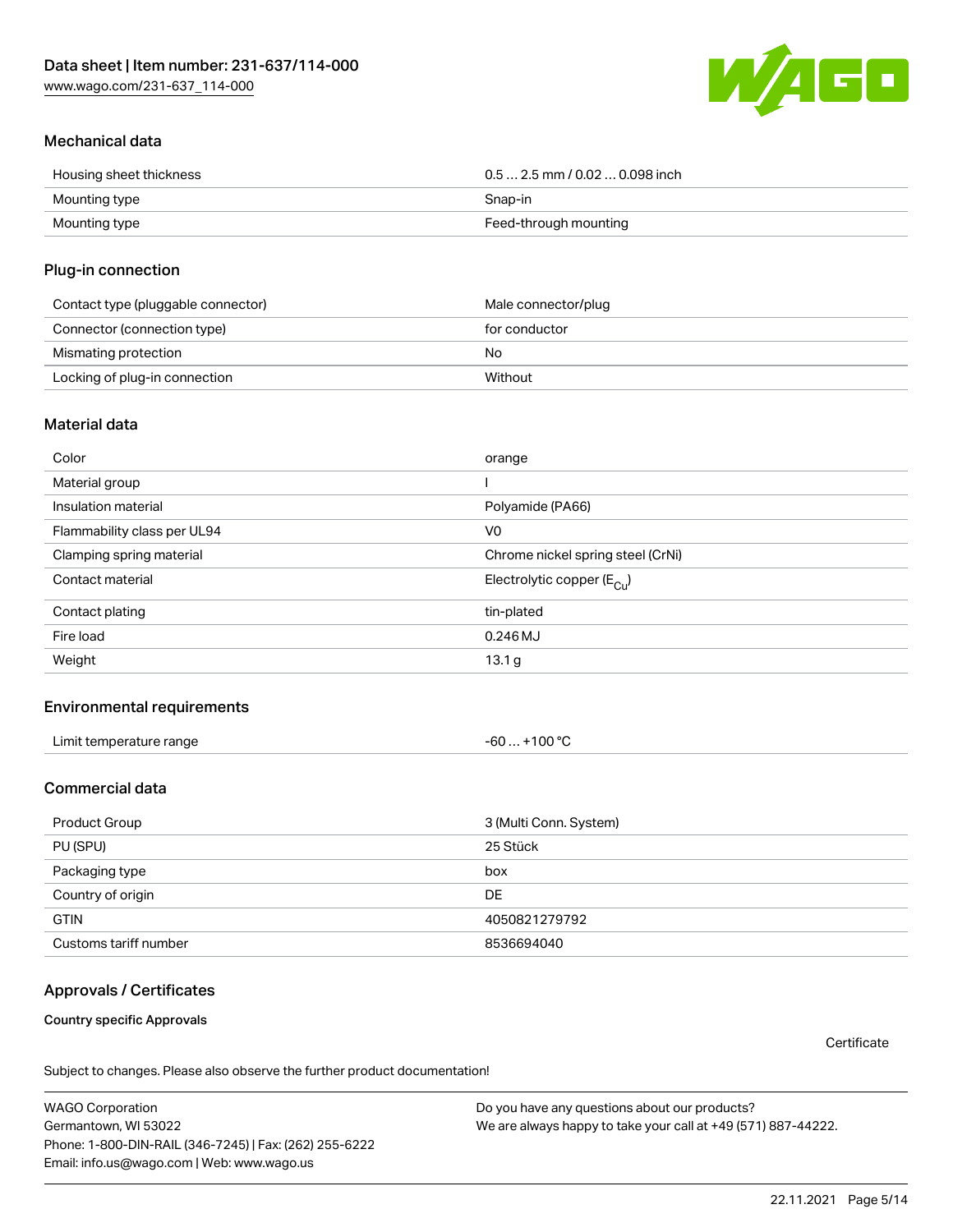## Data sheet | Item number: 231-637/114-000

[www.wago.com/231-637\\_114-000](http://www.wago.com/231-637_114-000)



| Logo | Approval                 | <b>Additional Approval Text</b> | name       |
|------|--------------------------|---------------------------------|------------|
|      | CB                       | IEC 61984                       | NL-39756   |
|      | DEKRA Certification B.V. |                                 |            |
|      | <b>CSA</b>               | C <sub>22.2</sub>               | 1466354    |
|      | DEKRA Certification B.V. |                                 |            |
|      | <b>KEMA/KEUR</b>         | EN 61984                        | 2190761.01 |
| EMA  | DEKRA Certification B.V. |                                 |            |

#### Ship Approvals

|      |                     |                          | Certificate |
|------|---------------------|--------------------------|-------------|
| Logo | Approval            | Additional Approval Text | name        |
|      | BV                  | IEC 60998                | 11915/D0    |
| 0    | Bureau Veritas S.A. |                          | BV          |

#### UL-Approvals

**BUREAU** 

|                            |                                             |                                 | Certificate |
|----------------------------|---------------------------------------------|---------------------------------|-------------|
| Logo                       | Approval                                    | <b>Additional Approval Text</b> | name        |
| $\boldsymbol{\mathcal{A}}$ | cURus<br>Underwriters Laboratories Inc.     | <b>UL 1059</b>                  | E45172      |
| J                          | <b>UR</b><br>Underwriters Laboratories Inc. | <b>UL 1977</b>                  | E45171      |

#### Counterpart

| ltem no.231-307/026-000                                                            |                              |
|------------------------------------------------------------------------------------|------------------------------|
|                                                                                    | www.wago.com/231-307/026-000 |
| Female plug; 7-pole; 12 AWG max; pin spacing 5.08 mm; 1 conductor per pole; orange |                              |

#### Optional accessories

Coding

**Coding** 

Subject to changes. Please also observe the further product documentation!

| <b>WAGO Corporation</b>                                | Do you have any questions about our products?                 |
|--------------------------------------------------------|---------------------------------------------------------------|
| Germantown, WI 53022                                   | We are always happy to take your call at +49 (571) 887-44222. |
| Phone: 1-800-DIN-RAIL (346-7245)   Fax: (262) 255-6222 |                                                               |
| Email: info.us@wago.com   Web: www.wago.us             |                                                               |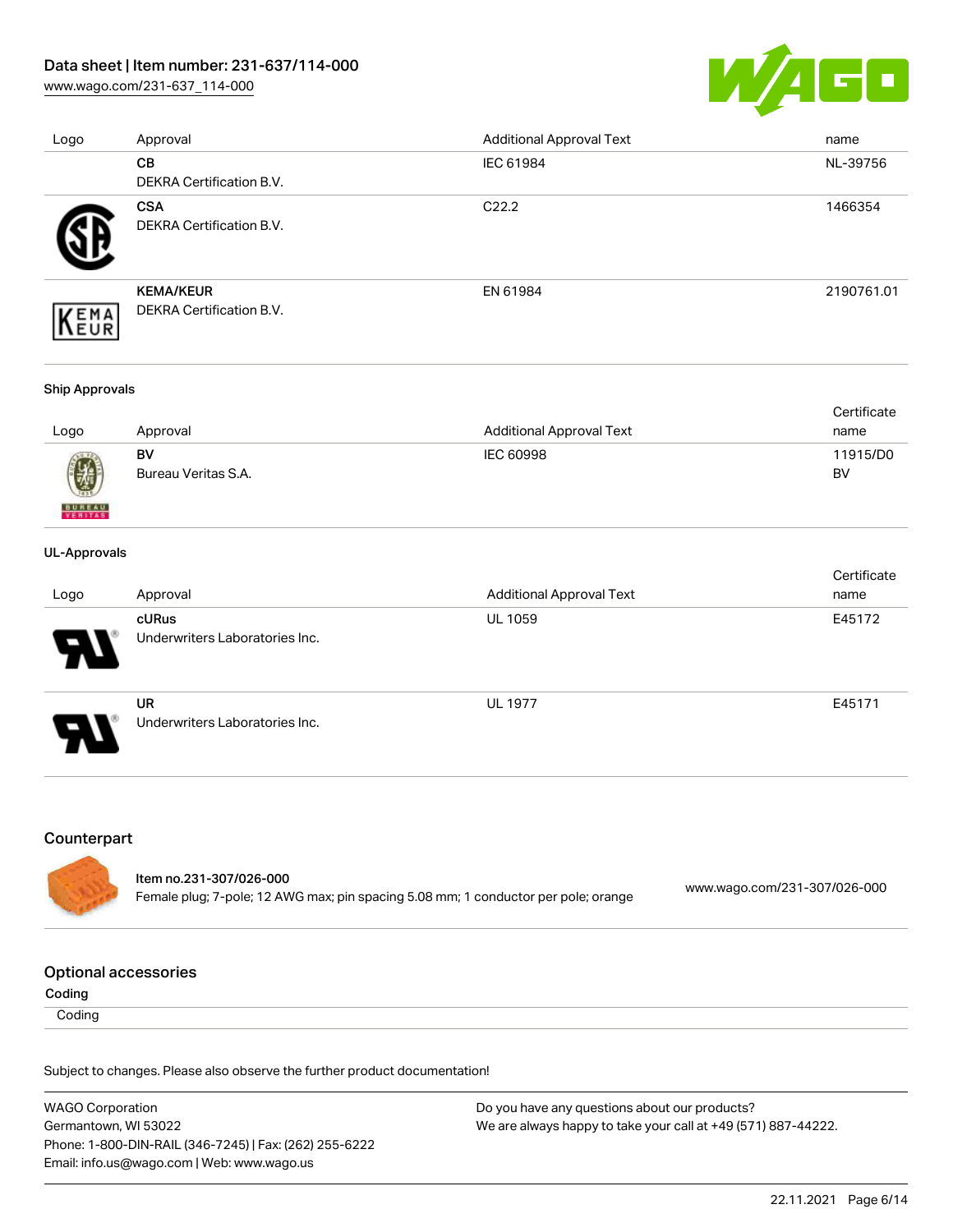

|                       | Item no.: 231-129<br>Coding key; snap-on type; light gray                                                                                                                          | www.wago.com/231-129 |
|-----------------------|------------------------------------------------------------------------------------------------------------------------------------------------------------------------------------|----------------------|
| Cover                 |                                                                                                                                                                                    |                      |
| Cover                 |                                                                                                                                                                                    |                      |
|                       | Item no.: 231-669<br>Lockout caps; for covering unused clamping units; orange                                                                                                      | www.wago.com/231-669 |
| Strain relief         |                                                                                                                                                                                    |                      |
| Strain relief housing |                                                                                                                                                                                    |                      |
|                       | Item no.: 232-637<br>Strain relief housing; orange                                                                                                                                 | www.wago.com/232-637 |
| <b>Ferrules</b>       |                                                                                                                                                                                    |                      |
| Ferrule               |                                                                                                                                                                                    |                      |
|                       | Item no.: 216-101<br>Ferrule; Sleeve for 0.5 mm <sup>2</sup> / AWG 22; uninsulated; electro-tin plated; silver-colored                                                             | www.wago.com/216-101 |
|                       | Item no.: 216-104<br>Ferrule; Sleeve for 1.5 mm <sup>2</sup> / AWG 16; uninsulated; electro-tin plated; silver-colored                                                             | www.wago.com/216-104 |
| ĭ                     | Item no.: 216-106<br>Ferrule; Sleeve for 2.5 mm <sup>2</sup> / AWG 14; uninsulated; electro-tin plated; silver-colored                                                             | www.wago.com/216-106 |
|                       | Item no.: 216-102<br>Ferrule; Sleeve for 0.75 mm <sup>2</sup> / AWG 20; uninsulated; electro-tin plated; silver-colored                                                            | www.wago.com/216-102 |
| ĭ.                    | Item no.: 216-103<br>Ferrule; Sleeve for 1 mm <sup>2</sup> / AWG 18; uninsulated; electro-tin plated                                                                               | www.wago.com/216-103 |
|                       | Item no.: 216-123<br>Ferrule; Sleeve for 1 mm <sup>2</sup> / AWG 18; uninsulated; electro-tin plated; silver-colored                                                               | www.wago.com/216-123 |
|                       | Item no.: 216-122<br>Ferrule; Sleeve for 0.75 mm <sup>2</sup> / AWG 20; uninsulated; electro-tin plated; silver-colored                                                            | www.wago.com/216-122 |
| Ĭ.                    | Item no.: 216-124<br>Ferrule; Sleeve for 1.5 mm <sup>2</sup> / AWG 16; uninsulated; electro-tin plated                                                                             | www.wago.com/216-124 |
|                       | Item no.: 216-142<br>Ferrule; Sleeve for 0.75 mm <sup>2</sup> / 18 AWG; uninsulated; electro-tin plated; electrolytic copper; gastight<br>crimped; acc. to DIN 46228, Part 1/08.92 | www.wago.com/216-142 |
|                       | Item no.: 216-132<br>Ferrule; Sleeve for 0.34 mm <sup>2</sup> / AWG 24; uninsulated; electro-tin plated                                                                            | www.wago.com/216-132 |
|                       | Item no.: 216-121<br>Ferrule; Sleeve for 0.5 mm <sup>2</sup> / AWG 22; uninsulated; electro-tin plated; silver-colored                                                             | www.wago.com/216-121 |
|                       | Item no.: 216-143<br>Ferrule; Sleeve for 1 mm <sup>2</sup> / AWG 18; uninsulated; electro-tin plated; electrolytic copper; gastight<br>crimped; acc. to DIN 46228, Part 1/08.92    | www.wago.com/216-143 |
|                       |                                                                                                                                                                                    |                      |

Subject to changes. Please also observe the further product documentation!

WAGO Corporation Germantown, WI 53022 Phone: 1-800-DIN-RAIL (346-7245) | Fax: (262) 255-6222 Email: info.us@wago.com | Web: www.wago.us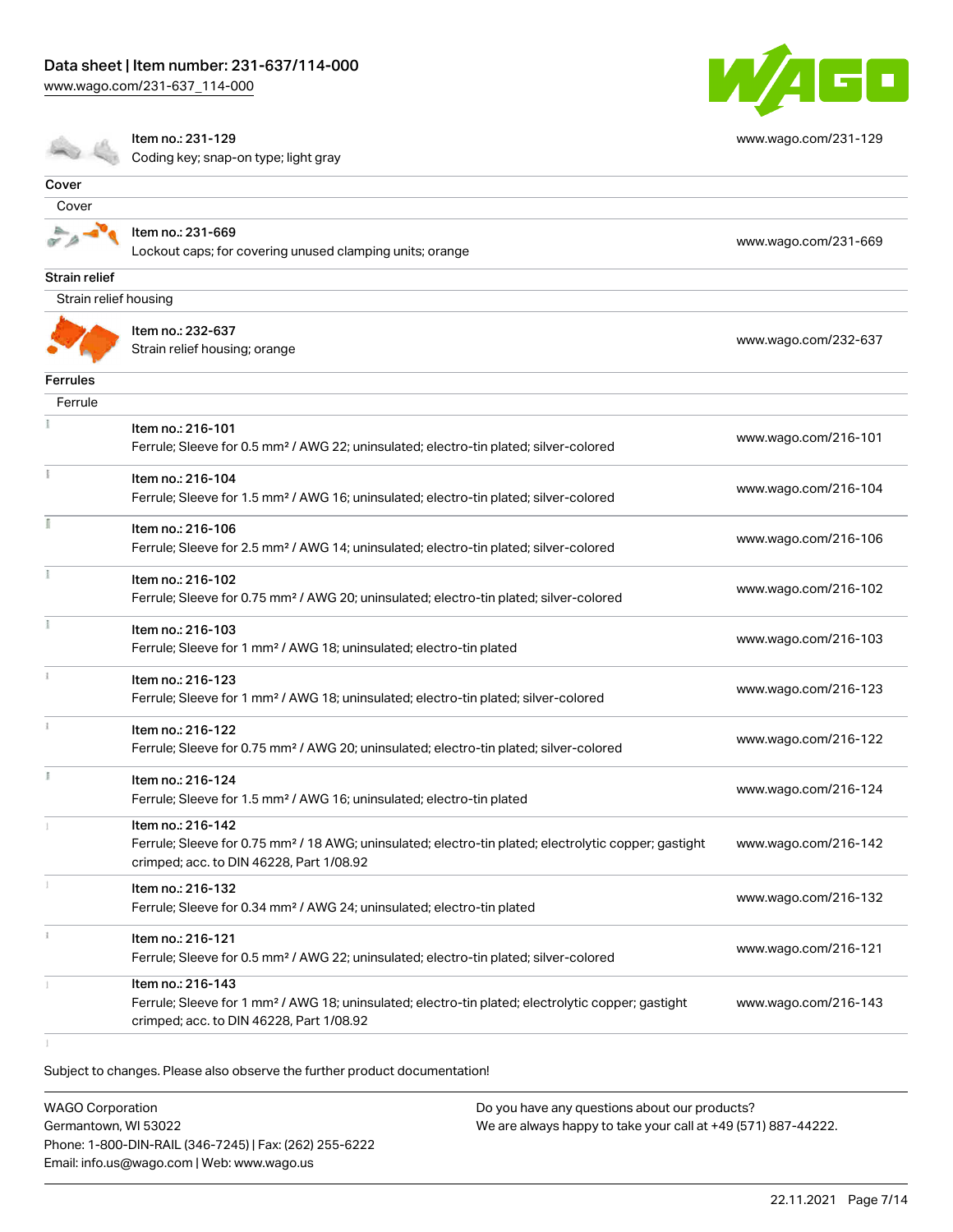

| Item no.: 216-131<br>Ferrule; Sleeve for 0.25 mm <sup>2</sup> / AWG 24; uninsulated; electro-tin plated; silver-colored                                                                                 | www.wago.com/216-131 |
|---------------------------------------------------------------------------------------------------------------------------------------------------------------------------------------------------------|----------------------|
| Item no.: 216-141<br>Ferrule; Sleeve for 0.5 mm <sup>2</sup> / 20 AWG; uninsulated; electro-tin plated; electrolytic copper; gastight<br>crimped; acc. to DIN 46228, Part 1/08.92                       | www.wago.com/216-141 |
| Item no.: 216-152<br>Ferrule; Sleeve for 0.34 mm <sup>2</sup> / AWG 24; uninsulated; electro-tin plated                                                                                                 | www.wago.com/216-152 |
| Item no.: 216-203<br>Ferrule; Sleeve for 1 mm <sup>2</sup> / AWG 18; insulated; electro-tin plated; red                                                                                                 | www.wago.com/216-203 |
| Item no.: 216-202<br>Ferrule; Sleeve for 0.75 mm <sup>2</sup> / 18 AWG; insulated; electro-tin plated; gray                                                                                             | www.wago.com/216-202 |
| Item no.: 216-151<br>Ferrule; Sleeve for 0.25 mm <sup>2</sup> / AWG 24; uninsulated; electro-tin plated                                                                                                 | www.wago.com/216-151 |
| Item no.: 216-204<br>Ferrule; Sleeve for 1.5 mm <sup>2</sup> / AWG 16; insulated; electro-tin plated; black                                                                                             | www.wago.com/216-204 |
| Item no.: 216-144<br>Ferrule; Sleeve for 1.5 mm <sup>2</sup> / AWG 16; uninsulated; electro-tin plated; electrolytic copper; gastight<br>crimped; acc. to DIN 46228, Part 1/08.92; silver-colored       | www.wago.com/216-144 |
| Item no.: 216-201<br>Ferrule; Sleeve for 0.5 mm <sup>2</sup> / 20 AWG; insulated; electro-tin plated; white                                                                                             | www.wago.com/216-201 |
| Item no.: 216-223<br>Ferrule; Sleeve for 1 mm <sup>2</sup> / AWG 18; insulated; electro-tin plated; red                                                                                                 | www.wago.com/216-223 |
| Item no.: 216-241<br>Ferrule; Sleeve for 0.5 mm <sup>2</sup> / 20 AWG; insulated; electro-tin plated; electrolytic copper; gastight<br>crimped; acc. to DIN 46228, Part 4/09.90; white                  | www.wago.com/216-241 |
| Item no.: 216-242<br>Ferrule; Sleeve for 0.75 mm <sup>2</sup> / 18 AWG; insulated; electro-tin plated; electrolytic copper; gastight<br>crimped; acc. to DIN 46228, Part 4/09.90; gray                  | www.wago.com/216-242 |
| Item no.: 216-222<br>Ferrule; Sleeve for 0.75 mm <sup>2</sup> / 18 AWG; insulated; electro-tin plated; gray                                                                                             | www.wago.com/216-222 |
| Item no.: 216-221<br>Ferrule; Sleeve for 0.5 mm <sup>2</sup> / 20 AWG; insulated; electro-tin plated; white                                                                                             | www.wago.com/216-221 |
| Item no.: 216-224<br>Ferrule; Sleeve for 1.5 mm <sup>2</sup> / AWG 16; insulated; electro-tin plated; black                                                                                             | www.wago.com/216-224 |
| Item no.: 216-243<br>Ferrule; Sleeve for 1 mm <sup>2</sup> / AWG 18; insulated; electro-tin plated; electrolytic copper; gastight crimped; www.wago.com/216-243<br>acc. to DIN 46228, Part 4/09.90; red |                      |
| Item no.: 216-244<br>Ferrule; Sleeve for 1.5 mm <sup>2</sup> / AWG 16; insulated; electro-tin plated; electrolytic copper; gastight<br>crimped; acc. to DIN 46228, Part 4/09.90; black                  | www.wago.com/216-244 |
| Item no.: 216-263                                                                                                                                                                                       |                      |

WAGO Corporation Germantown, WI 53022 Phone: 1-800-DIN-RAIL (346-7245) | Fax: (262) 255-6222 Email: info.us@wago.com | Web: www.wago.us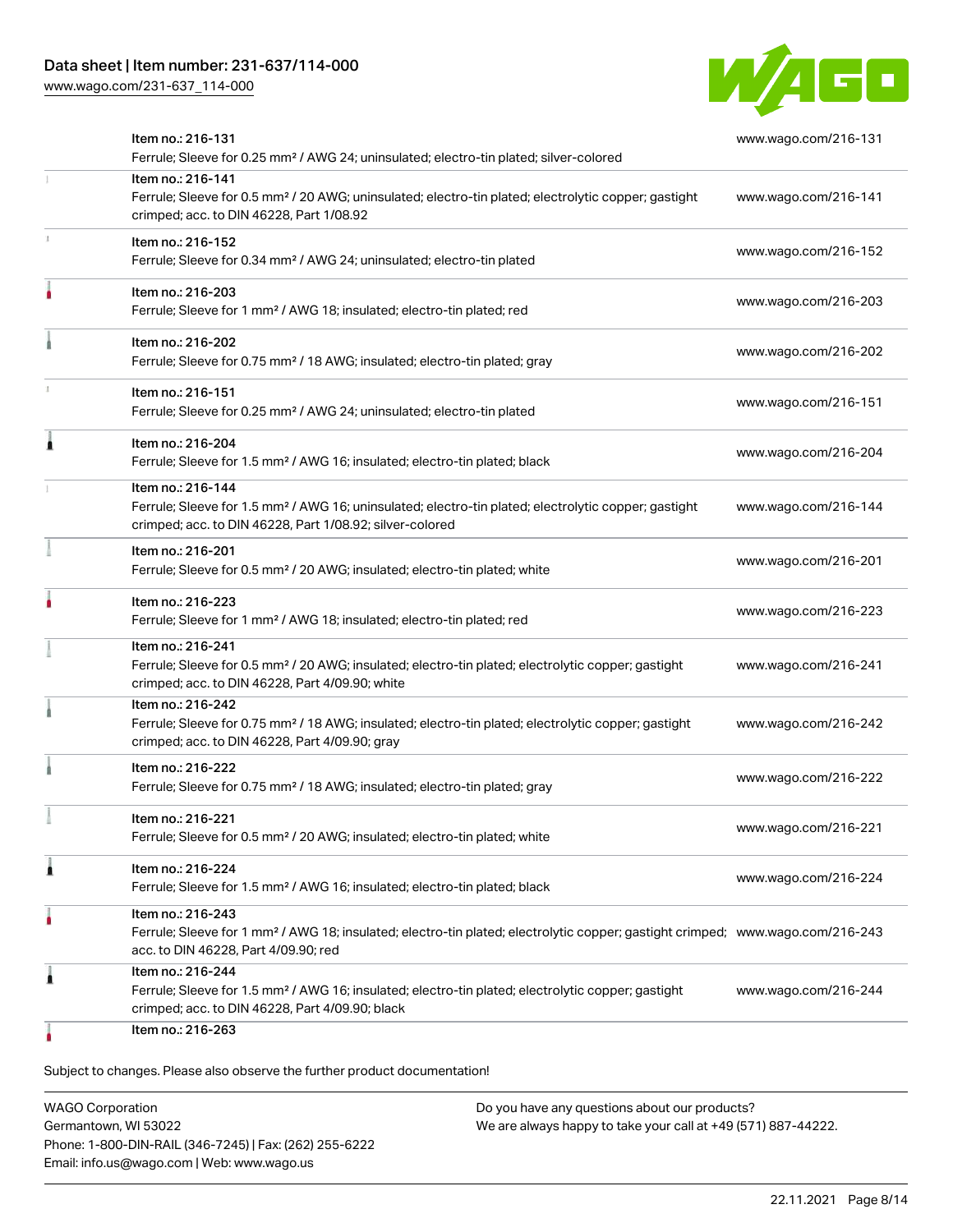

Ferrule; Sleeve for 1 mm² / AWG 18; insulated; electro-tin plated; electrolytic copper; gastight crimped; [www.wago.com/216-263](http://www.wago.com/216-263) acc. to DIN 46228, Part 4/09.90; red

|                   | Item no.: 216-264<br>Ferrule; Sleeve for 1.5 mm <sup>2</sup> / AWG 16; insulated; electro-tin plated; electrolytic copper; gastight<br>crimped; acc. to DIN 46228, Part 4/09.90; black | www.wago.com/216-264 |
|-------------------|----------------------------------------------------------------------------------------------------------------------------------------------------------------------------------------|----------------------|
| 1                 | Item no.: 216-284<br>Ferrule; Sleeve for 1.5 mm <sup>2</sup> / AWG 16; insulated; electro-tin plated; electrolytic copper; gastight<br>crimped; acc. to DIN 46228, Part 4/09.90; black | www.wago.com/216-284 |
|                   | Item no.: 216-262<br>Ferrule; Sleeve for 0.75 mm <sup>2</sup> / 18 AWG; insulated; electro-tin plated; electrolytic copper; gastight<br>crimped; acc. to DIN 46228, Part 4/09.90; gray | www.wago.com/216-262 |
|                   | Item no.: 216-301<br>Ferrule; Sleeve for 0.25 mm <sup>2</sup> / AWG 24; insulated; electro-tin plated; yellow                                                                          | www.wago.com/216-301 |
|                   | Item no.: 216-321<br>Ferrule; Sleeve for 0.25 mm <sup>2</sup> / AWG 24; insulated; electro-tin plated; yellow                                                                          | www.wago.com/216-321 |
|                   | Item no.: 216-322<br>Ferrule; Sleeve for 0.34 mm <sup>2</sup> / 22 AWG; insulated; electro-tin plated; green                                                                           | www.wago.com/216-322 |
|                   | Item no.: 216-302<br>Ferrule; Sleeve for 0.34 mm <sup>2</sup> / 22 AWG; insulated; electro-tin plated; light turquoise                                                                 | www.wago.com/216-302 |
| Insulations stops |                                                                                                                                                                                        |                      |
| Insulation stop   |                                                                                                                                                                                        |                      |
| Leed              | Item no.: 231-672<br>Insulation stop; 0.75 - 1 mm <sup>2</sup> ; dark gray                                                                                                             | www.wago.com/231-672 |
|                   | Item no.: 231-670<br>Insulation stop; 0.08-0.2 mm <sup>2</sup> / 0.2 mm <sup>2</sup> "s"; white                                                                                        | www.wago.com/231-670 |
| LEEL              | Item no.: 231-671<br>Insulation stop; 0.25 - 0.5 mm <sup>2</sup> ; light gray                                                                                                          | www.wago.com/231-671 |
| Jumpers           |                                                                                                                                                                                        |                      |
| Jumper            |                                                                                                                                                                                        |                      |
|                   | ltem no.: 231-905                                                                                                                                                                      |                      |
|                   | Jumper; for conductor entry; 5-way; insulated; gray                                                                                                                                    | www.wago.com/231-905 |
|                   | Item no.: 231-903<br>Jumper; for conductor entry; 3-way; insulated; gray                                                                                                               | www.wago.com/231-903 |
|                   | Item no.: 231-907<br>Jumper; for conductor entry; 7-way; insulated; gray                                                                                                               | www.wago.com/231-907 |
|                   | Item no.: 231-910                                                                                                                                                                      |                      |

Subject to changes. Please also observe the further product documentation!

WAGO Corporation Germantown, WI 53022 Phone: 1-800-DIN-RAIL (346-7245) | Fax: (262) 255-6222 Email: info.us@wago.com | Web: www.wago.us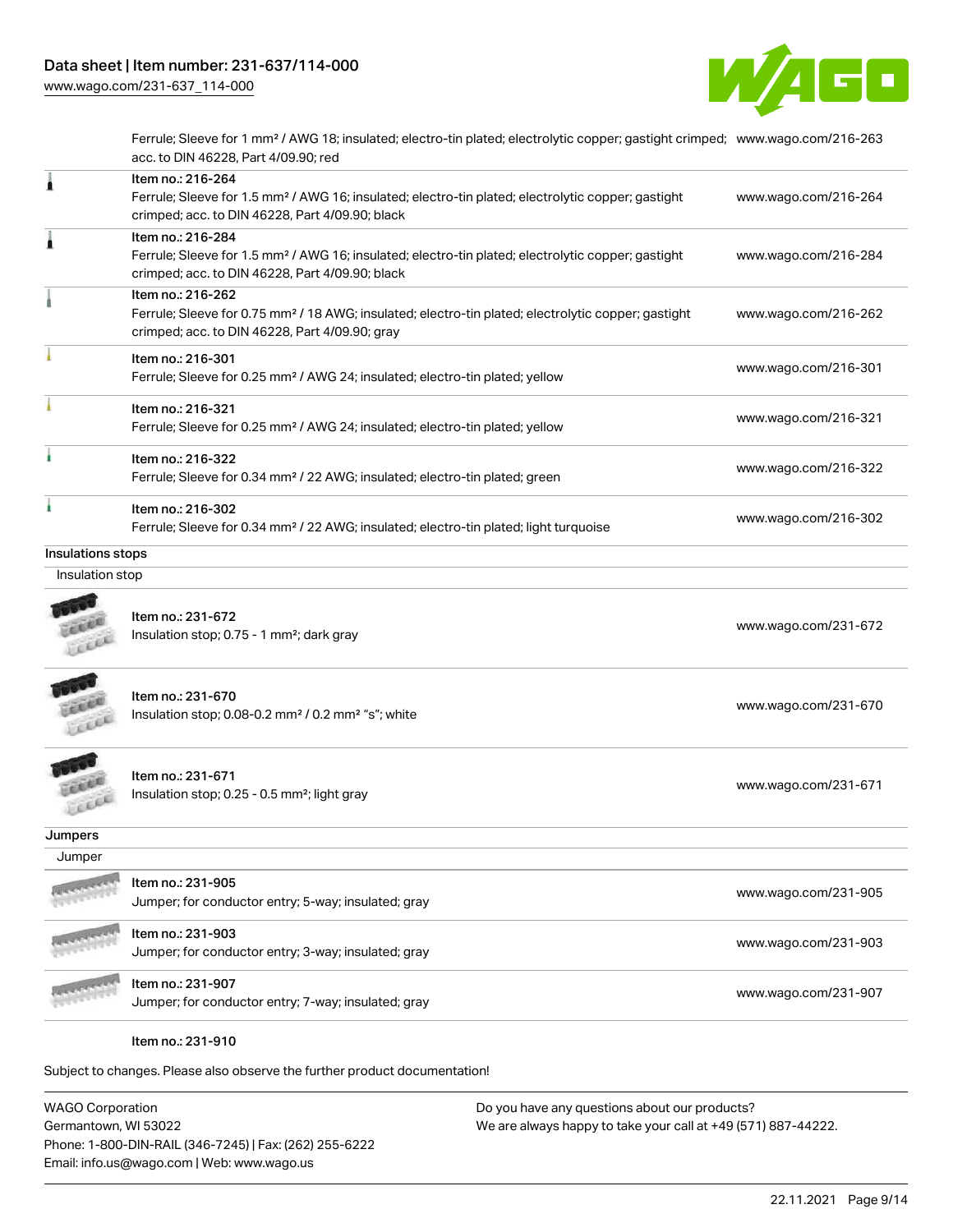**COLLEGE Reader Secondary** 

Jumper; for conductor entry; 10-way; insulated; gray [www.wago.com/231-910](http://www.wago.com/231-910)



|                                                                            | Item no.: 231-902<br>Jumper; for conductor entry; 2-way; insulated; gray                                         | www.wago.com/231-902                          |  |  |  |
|----------------------------------------------------------------------------|------------------------------------------------------------------------------------------------------------------|-----------------------------------------------|--|--|--|
| Tools                                                                      |                                                                                                                  |                                               |  |  |  |
| Operating tool                                                             |                                                                                                                  |                                               |  |  |  |
|                                                                            | Item no.: 209-130<br>Operating tool; suitable for 264, 280 and 281 Series; 1-way; of insulating material; white  | www.wago.com/209-130                          |  |  |  |
|                                                                            | Item no.: 209-132<br>Operating tool; for connecting comb-style jumper bar; 2-way; of insulating material         | www.wago.com/209-132                          |  |  |  |
|                                                                            | Item no.: 210-657<br>Operating tool; Blade: 3.5 x 0.5 mm; with a partially insulated shaft; short; multicoloured | www.wago.com/210-657                          |  |  |  |
|                                                                            | Item no.: 210-720<br>Operating tool; Blade: 3.5 x 0.5 mm; with a partially insulated shaft; multicoloured        | www.wago.com/210-720                          |  |  |  |
|                                                                            | Item no.: 231-131<br>Operating tool; made of insulating material; 1-way; loose; white                            | www.wago.com/231-131                          |  |  |  |
|                                                                            | Item no.: 231-291<br>Operating tool; made of insulating material; 1-way; loose; red                              | www.wago.com/231-291                          |  |  |  |
|                                                                            | Item no.: 280-432<br>Operating tool; made of insulating material; 2-way; white                                   | www.wago.com/280-432                          |  |  |  |
|                                                                            | Item no.: 280-434<br>Operating tool; made of insulating material; 4-way                                          | www.wago.com/280-434                          |  |  |  |
|                                                                            | Item no.: 280-437<br>Operating tool; made of insulating material; 7-way                                          | www.wago.com/280-437                          |  |  |  |
|                                                                            | Item no.: 280-440<br>Operating tool; made of insulating material; 10-way                                         | www.wago.com/280-440                          |  |  |  |
|                                                                            | Item no.: 280-435<br>Operating tool; made of insulating material; 5-way; gray                                    | www.wago.com/280-435                          |  |  |  |
|                                                                            | Item no.: 280-436<br>Operating tool; made of insulating material; 6-way                                          | www.wago.com/280-436                          |  |  |  |
|                                                                            | Item no.: 280-438<br>Operating tool; made of insulating material; 8-way                                          | www.wago.com/280-438                          |  |  |  |
|                                                                            | Item no.: 280-433<br>Operating tool; made of insulating material; 3-way                                          | www.wago.com/280-433                          |  |  |  |
| Subject to changes. Please also observe the further product documentation! |                                                                                                                  |                                               |  |  |  |
| <b>WAGO Corporation</b>                                                    |                                                                                                                  | Do you have any questions about our products? |  |  |  |

Germantown, WI 53022 Phone: 1-800-DIN-RAIL (346-7245) | Fax: (262) 255-6222 Email: info.us@wago.com | Web: www.wago.us

We are always happy to take your call at +49 (571) 887-44222.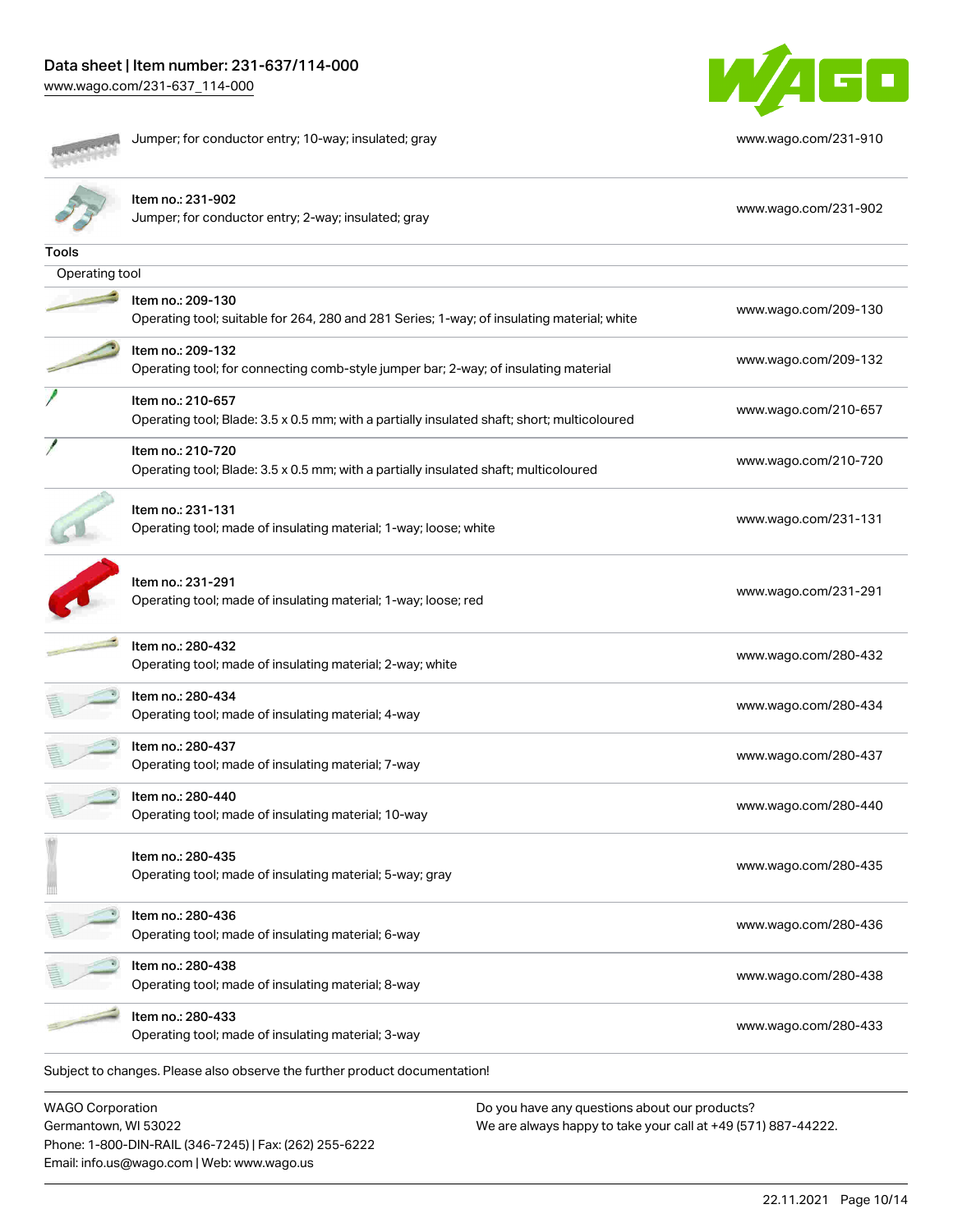

#### Marking accessories

| Marking strip |                                                                                                                                                                                                 |                                  |
|---------------|-------------------------------------------------------------------------------------------------------------------------------------------------------------------------------------------------|----------------------------------|
|               | Item no.: 210-331/508-103<br>Marking strips; as a DIN A4 sheet; MARKED; 1-12 (200x); Height of marker strip: 2.3 mm/0.091 in; Strip<br>length 182 mm; Horizontal marking; Self-adhesive; white  | www.wago.com/210-331<br>/508-103 |
|               | Item no.: 210-331/508-104<br>Marking strips; as a DIN A4 sheet; MARKED; 13-24 (200x); Height of marker strip: 2.3 mm/0.091 in; Strip<br>length 182 mm; Horizontal marking; Self-adhesive; white | www.wago.com/210-331<br>/508-104 |
|               | Item no.: 210-332/508-202<br>Marking strips; as a DIN A4 sheet; MARKED; 1-16 (160x); Height of marker strip: 3 mm; Strip length 182<br>mm; Horizontal marking; Self-adhesive; white             | www.wago.com/210-332<br>/508-202 |
|               | Item no.: 210-332/508-204<br>Marking strips; as a DIN A4 sheet; MARKED; 17-32 (160x); Height of marker strip: 3 mm; Strip length<br>182 mm; Horizontal marking; Self-adhesive; white            | www.wago.com/210-332<br>/508-204 |
|               | Item no.: 210-332/508-206<br>Marking strips; as a DIN A4 sheet; MARKED; 33-48 (160x); Height of marker strip: 3 mm; Strip length<br>182 mm; Horizontal marking; Self-adhesive; white            | www.wago.com/210-332<br>/508-206 |
|               | Item no.: 210-332/508-205<br>Marking strips; as a DIN A4 sheet; MARKED; 1-32 (80x); Height of marker strip: 3 mm; Strip length 182<br>mm; Horizontal marking; Self-adhesive; white              | www.wago.com/210-332<br>/508-205 |
|               |                                                                                                                                                                                                 |                                  |

## **Downloads**

Documentation

| <b>Additional Information</b> |            |               |          |
|-------------------------------|------------|---------------|----------|
| Technical explanations        | 2019 Apr 3 | pdf<br>2.0 MB | Download |
|                               |            |               |          |
| <b>CAD files</b>              |            |               |          |
| <b>CAD</b> data               |            |               |          |
| 2D/3D Models 231-637/114-000  |            | <b>URL</b>    | Download |
| <b>CAE</b> data               |            |               |          |
| ZUKEN Portal 231-637/114-000  |            | <b>URL</b>    | Download |

### Environmental Product Compliance

#### Compliance Search

Subject to changes. Please also observe the further product documentation!

WAGO Corporation Germantown, WI 53022 Phone: 1-800-DIN-RAIL (346-7245) | Fax: (262) 255-6222 Email: info.us@wago.com | Web: www.wago.us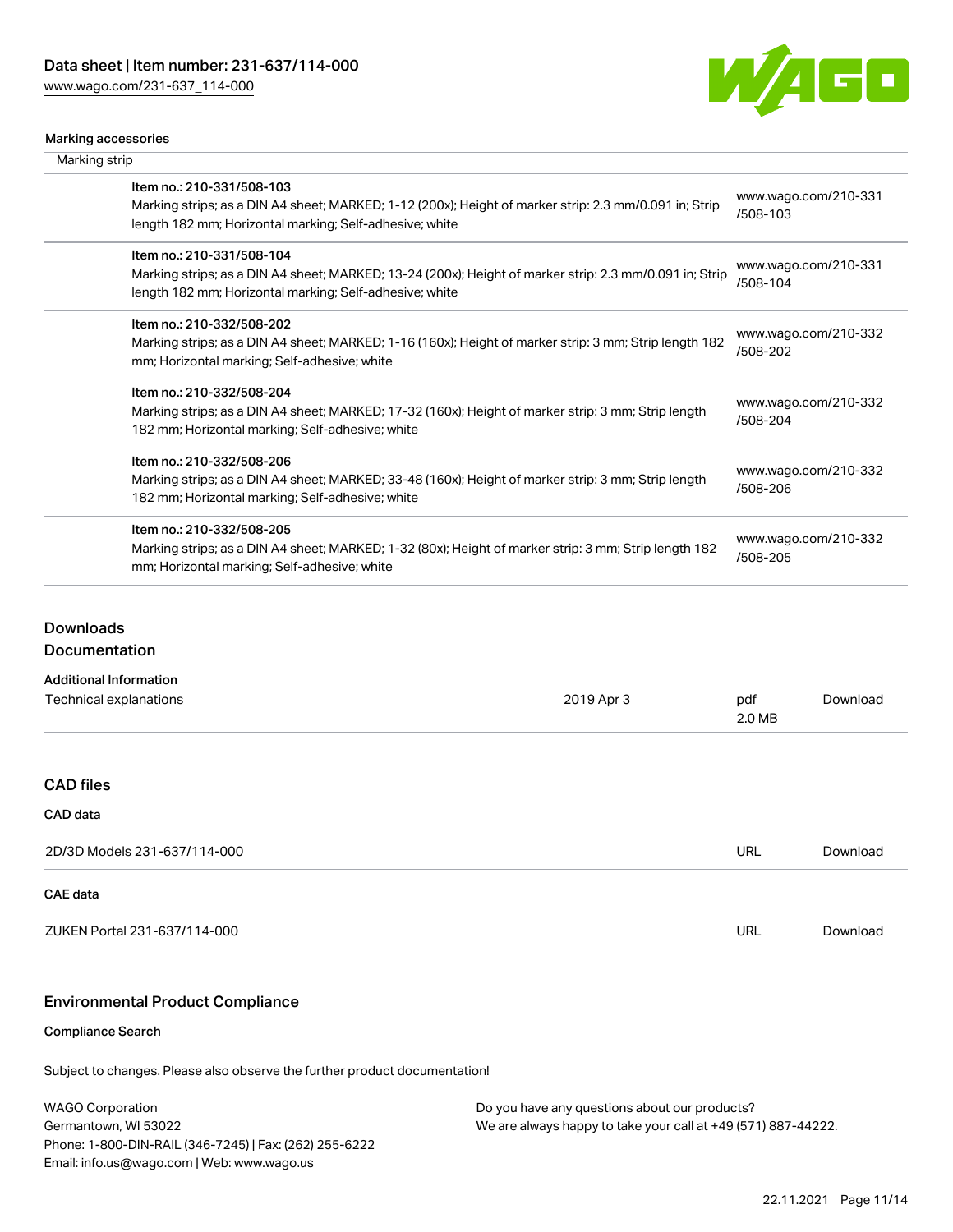

URL [Download](https://www.wago.com/global/d/ComplianceLinkMediaContainer_231-637_114-000)

Environmental Product Compliance 231-637/114-000 1-conductor male connector; CAGE CLAMP®; 2.5 mm²; Pin spacing 5.08 mm; 7-pole; Snap-in flange; 2,50 mm²; orange

#### Installation Notes

#### Application



Male connector, with snap-in flanges, for feedthrough applications, for 0.5 … 2.5 mm plate thickness



Inserting a conductor via 3.5 mm screwdriver – CAGE CLAMP® actuation parallel to conductor entry.



Inserting a conductor via 3.5 mm screwdriver – CAGE CLAMP® actuation perpendicular to conductor entry.



Inserting a conductor into CAGE CLAMP® unit via operating lever (231-291).

Subject to changes. Please also observe the further product documentation!

WAGO Corporation Germantown, WI 53022 Phone: 1-800-DIN-RAIL (346-7245) | Fax: (262) 255-6222 Email: info.us@wago.com | Web: www.wago.us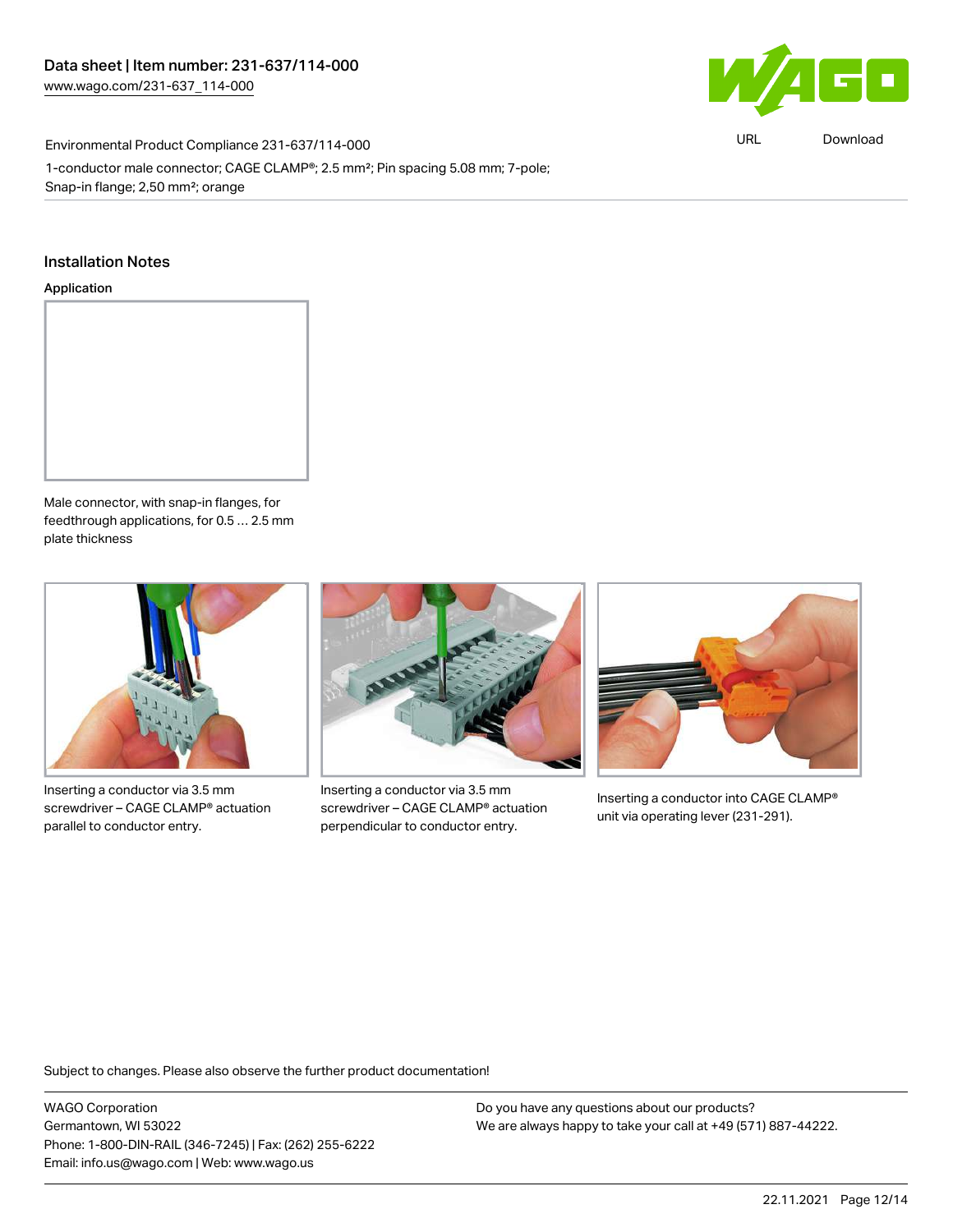



Inserting a conductor via operating tool.

Coding



Coding a male header – fitting coding key(s).



Testing – female connector with CAGE CLAMP®

Integrated test ports for testing perpendicular to conductor entry via 2 or 2.3 mm Ø test plug

#### Installation

Subject to changes. Please also observe the further product documentation!

WAGO Corporation Germantown, WI 53022 Phone: 1-800-DIN-RAIL (346-7245) | Fax: (262) 255-6222 Email: info.us@wago.com | Web: www.wago.us